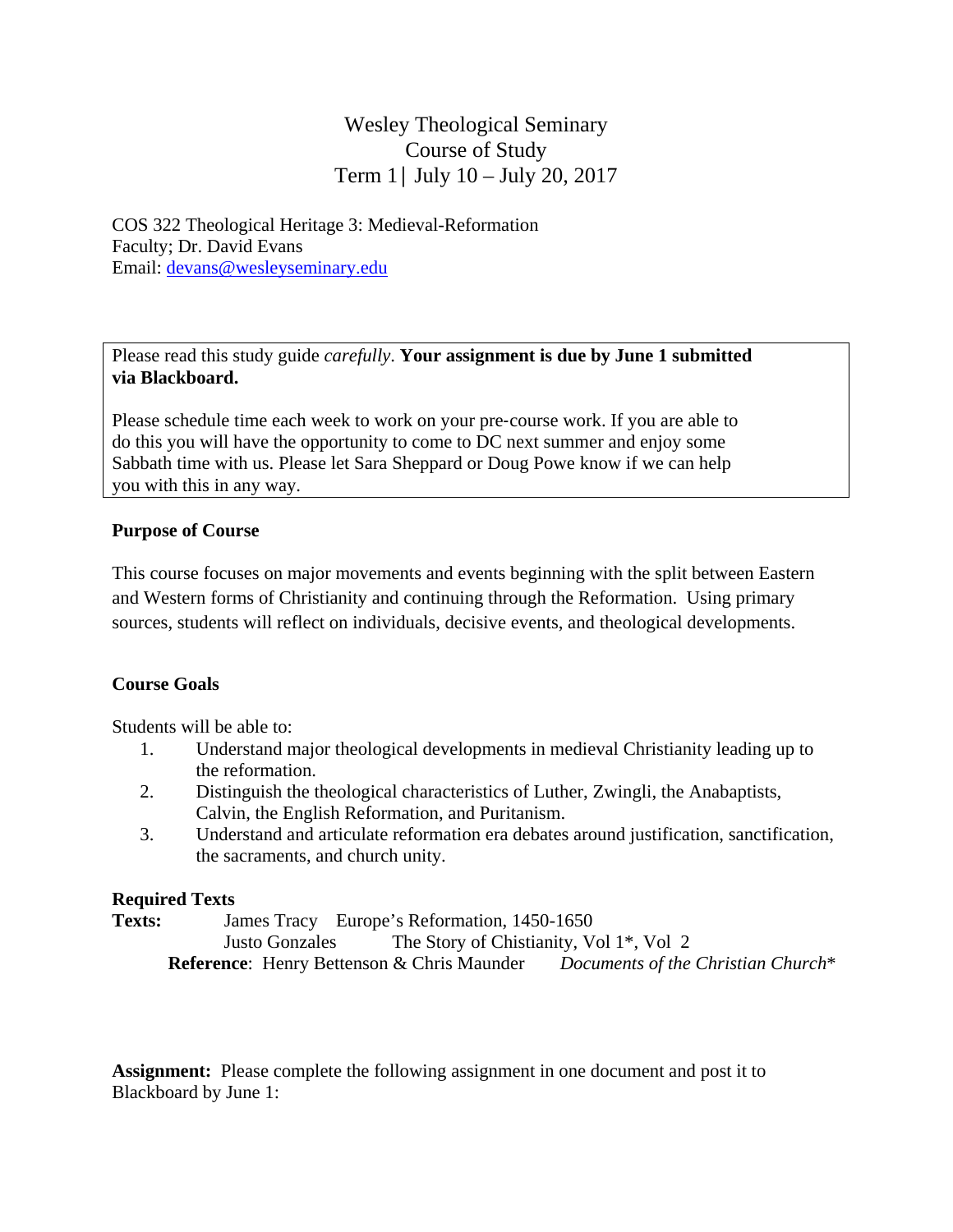What is the significance of each of these items for the history of Christian Reform? (Why is this item important to study or know?) Please provide a paragraph for each item. Your assignment should be between 5-10 pages.

Catholicism Desiderius Erasmus Scholasticism Sacrament Martin Luther Justification by grace Ulrich Zwingli Anabaptists Confession of Schleitheim Peasants' Revolt Witches Jews Inquisition Priesthood of all believers John Calvin Geneva Council of Trent King Henry VIII Act of Supremacy Queen Elizabeth Via Media Treaty of Westphalia Religious Tolerance Puritans New England Mid-Atlantic Colonies Maryland Virginia

### **Grading:**

The instructor assumes that everyone in the class is capable of the work required to receive a "B" grade for each assignment. The following interpretations of the meaning of each grade have been developed to help class members review their work to identify strengths and problems.

A "B" means that the basic elements of the assignment have been faithfully included, the argument is internally coherent, and clearly articulated.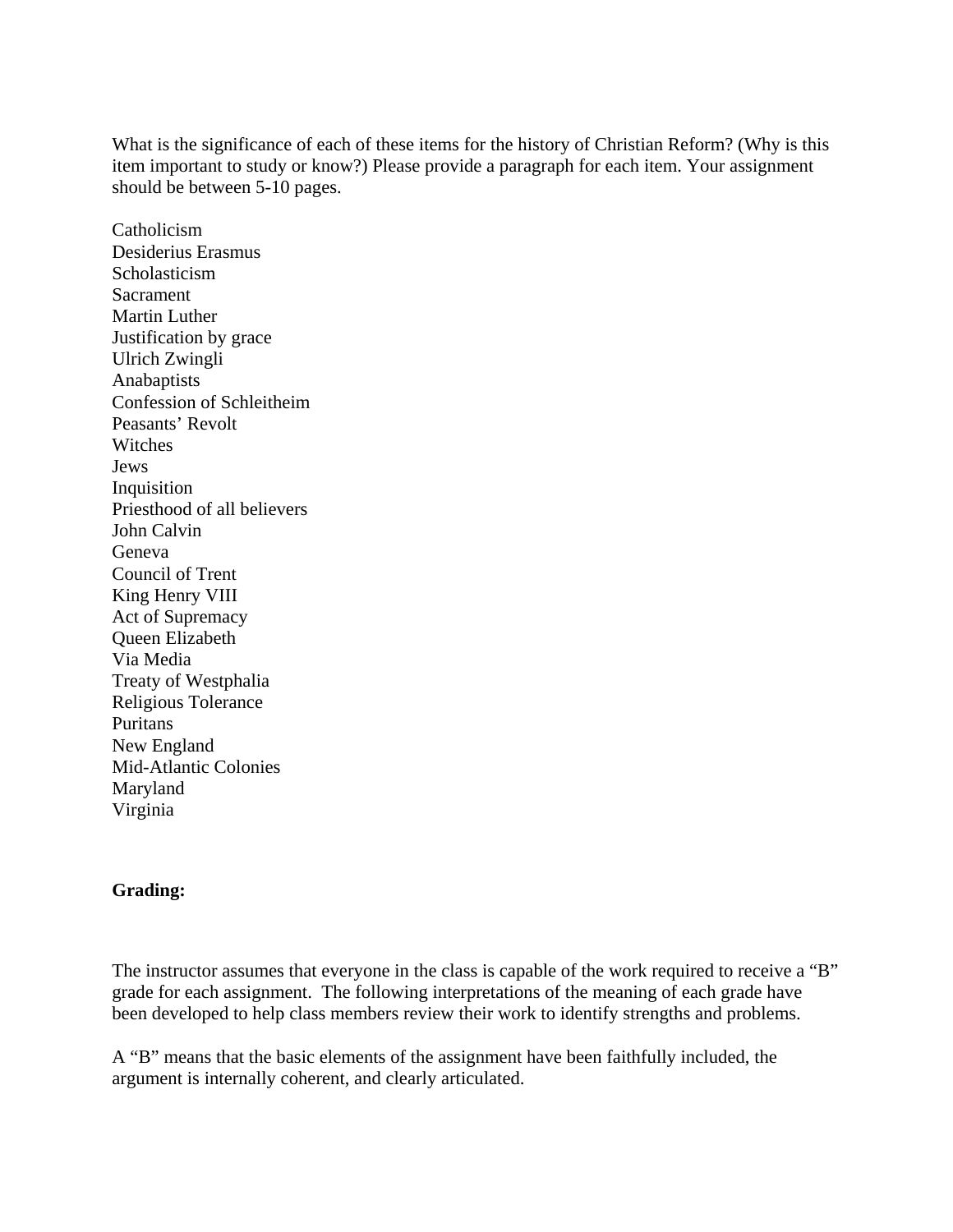A "B+" means the assignment is also well crafted.

An "A-" means that the assignment is not only well crafted, but it also probes the issues with considerable insight.

An "A" means the assignment is well crafted, reveals considerable insight, and moves beyond the range of the student's prior knowledge to begin to construct new perspectives and meanings for the subject. In other words, it shows the student's imagination at work; it has a creative edge.

A "C+" means that the assignment lacks clarity or focus, tends to reveal more the writer's opinions than the results of the writer's analysis, and lacks reflective insight into the issues being discussed.

A "C" means that the assignment does not move beyond the reporting of information from readings and/or class discussions to engaging them with issues being discussed; it may indicate inappropriate or misuse of data and readings.

A "C-" means that despite some moments of focused discussion and insight, major gaps exist in the development of the argument or discussion.

A "D" means the individual needs to see me.

An "F" means the individual needs to see me immediately.

**Grades will be reduced a step (e.g. from B to a B-) for assignments handed in after the start of class,** and a full letter grade for any assignments 24 hours past due. Assignments over 48 hours past due will be lowered two letter grades. We need to talk if an assignment is over 72 hours past due. Please note only two unexcused absences are allowed before grade is lowered one step.

Final course grades are mailed to the student, GBHEM in Nashville and the student's conference representative by September 30. Grades are not posted on-line.

### **Inclusive Language**

In both oral and written contributions to the course, students are expected to be conscious of the power of language in theology. Inclusive language respects both gender and racial diversity, and students should demonstrate awareness that language about persons and God expresses values and impacts theological ideas in the details of race and gender connotations. Both gender and race are socially-constructed categories, and changing language is part of bringing justice to theological discourse.

### **Academic Policies**

**Attendance:** Students are expected to attend all classes in their entirety. Faculty member have the authority to set attendance policies for particular courses and those policies will be included